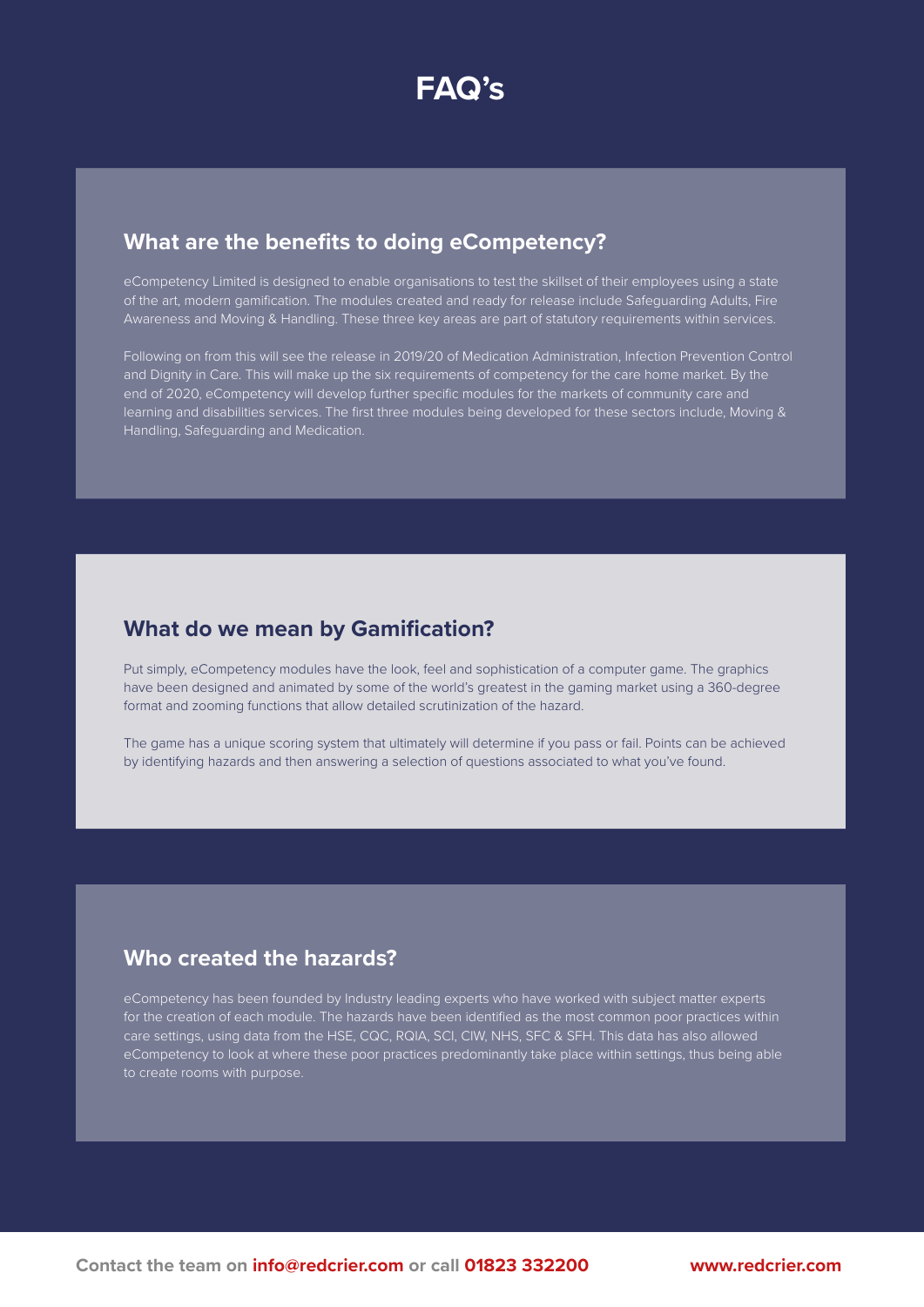#### **How does the questioning work?**

eCompetency has followed the guidance of Blooms Taxonomy in constructing the layout of questions. This world leading theory in testing knowledge is widely used within all mainstream education sectors including UK, European and US universities. Each hazard has been designed with a set of three question. Question one is about knowledge, 'what have you seen and why is this a hazard'. Question two is slightly trickier as it focuses on application, 'what are you going to do about it'. Finally Question three is the most taxing as it requires analysis thinking, 'how could we stop this from happening'.

### **How many hazards and questions are there?**

Each module has a minimum of three rooms/areas of the care home for you to enter. Within each room/area, a gamer will have to identify six hazards. This therefore means to complete the competency, they will have to answer a total of 54 questions.

### **How many questions do they need to answer in order to pass?**

The scoring system is set to a grading standard. Outstanding would mean 'A' grade. Very Good 'B' grade. Good 'C' grade. Just Failed 'D' grade, and so on. The gamer passes the competency if they score at least 71%, this means they must achieve a total of 39 correct answers from the 54 questions. Remember the questions only open when the hazard is identified, therefore by missing one hazard, you lose the opportunity of scoring valuable points. eCompetency has also designed non-hazards within each setting, wrongfully identify these as hazards and you will lose points. Again, this could be the difference between pass or fail.

### **Why has the pass mark been set at 71% and not 80%?**

eCompetency modules have been designed to offer the best attainment of differentiation. This means that all levels of academic capabilities can play and enjoy. Question one and two are aligned to an educationally recognised Level 1 standard however Question three is aligned to Level 2. Therefore a person achieving 71% is performing to a level 2 standard and should duly pass their competency test, given that most eLearning or classroom teaching is set at Level 2.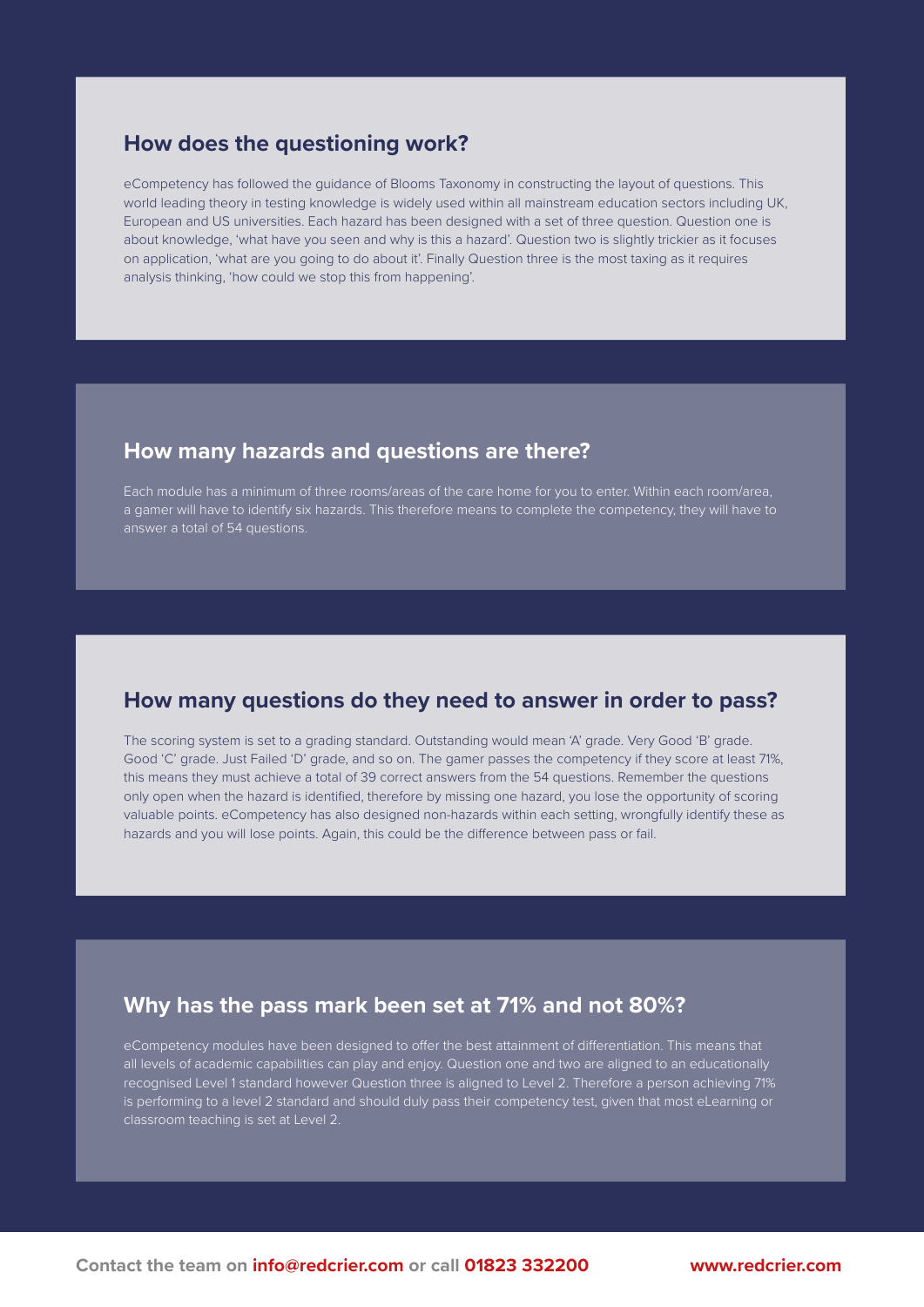#### **Can we see the correct answers to the questions you get wrong?**

I'm afraid not. eCompetency is an interactive testing platform and should not be mistaken as a learning environment. The use of this system is to establish if what they have learnt on the work floor, classroom, eLearning or apprenticeship is indeed knowledge that has been maintained and demonstrated within working practice. If a gamer was to fail the competency, then the employer should be looking to find a form of education for this individual that will make the difference between identifying and performing good as opposed to poor practices.on application, 'what are you going to do about it'. Finally Question three is the most taxing as it requires analysis thinking, 'how could we stop this from happening'.

### **Do the questions change for each user?**

For each module, eCompetency has built over 200 questions and designed a unique randomisation programme that ensures the low probability of users getting the same questions, in the same order.

## **I've heard you only get a maximum of thirty minutes in each room, is this true?**

Yes, it is. The reason for this is to add pressure to the gamer and prevent the opportunity to seek the answers from another devise. eCompetency wanted to be certain that it done it's utmost to ensure that you could rely on the credibility of the module and to ensure that it accurately gave you information on your employee. Are they competent in the subject or not? Hazards happen in real life environments and on most occasions it's the swiftness of thought and action that prevent an accident from happening. It was important to eCompetency that we put the gamer in that situation. Using multiple testing formats, eCompetency has found that 18 minutes is the optimum response time for the identified hazards, therefore having 30 minutes available should give adequate time.

### **What happens if it times out on the gamer?**

On occasions where this happens, the gamer will exit the room and be able to select the next room. They will not be able to re-enter the room they were timed out, meaning any unidentified hazards have been missed.